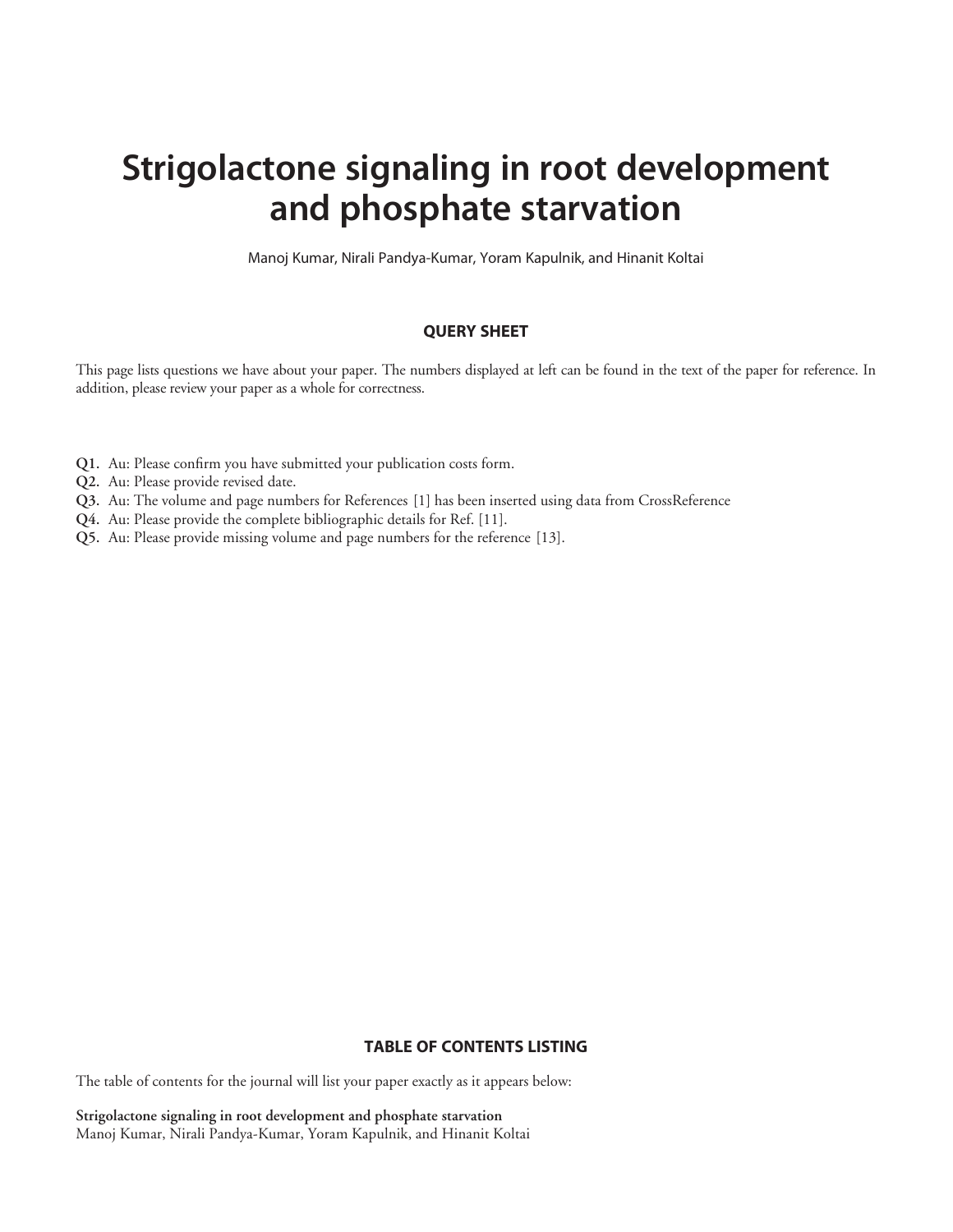# Strigolactone signaling in root development **TEP and phosphate starvation**

Manoj Kumar<sup>1,2,\*</sup>, Nirali Pandya-Kumar<sup>1</sup>, Yoram Kapulnik<sup>1</sup>, and Hinanit Koltai<sup>1</sup>

<sup>1</sup>Institute of Plant Sciences; Agricultural Research Organization (ARO); the Volcani Center; Bet Dagan, Israel; <sup>2</sup>Current address: Plant Functional Biology and Climate Change Cluster 5 (C3); University of Technology Sydney (UTS); Sydney, Australia

Keywords: actin, phosphate, PIN2 polarization, Strigolactone, vesicle trafficking

Strigolactones (SLs), have recently been recognized as phytohormone involve in orchestrating shoot and root architecture. In, roots SLs positively regulate root hair length 10 and density, suppress lateral root formation and promote primary root meristem cell number. The biosynthesis and exudation of SLs increases under low phosphate level to regulate root responses. This hormonal response suggests an

adaptation strategy of plant to optimize growth and 15 development under nutrient limitations. However, little is known on signal-transduction pathways associated with SL activities. In this review, we outline the current knowledge on SL biology by describing their role in the regulation of root development. Also, we discuss the recent findings on the 20 non-cell autonomous signaling of SLs, that involve PIN polarization, vesicle trafficking, changes in actin architecture and dynamic in response to phosphate starvation.

Strigolactones (SLs) are carotenoid derived plant metabolites, produced by diverse plant species, 1-3 and has attracted a great 25 scientific interest since their recognition as a new group of phytohormone during the last few years. The first report on SL existence in 1996 from cotton root exudates postulated their potential role as a stimulant for the germination of parasitic plant seeds such as *Orobanche* and Striga.<sup>4</sup> However, later SLs have also

30 been identified as stimulants of hyphal branching and root colonization of arbuscular mycorrhiza fungi  $(AMF)$ .<sup>5</sup> It is only recently demonstrated that SLs are involved in orchestrating the shoot architecture by acting as shoot branching suppressor <sup>6-8</sup> and root architecture, by regulating lateral and adventitious root 35 formation, and root hair development. $9-13$ 

SLs are synthesized mainly in root and other plant parts such as epicotyl and internode tissue; however the identified SLs to date are most abundant in roots.<sup>3</sup> Natural SLs share a common tricyclic lactone structure consisting of 3 rings (ABC), connected

40 to a D-ring butenolide group via an enol-ether bridge.<sup>1-2</sup> In fact, the D-ring and enol-ether bridge are the characteristic feature for all active  $SLs$ <sup>14</sup>. The biosynthesis of  $SLs$  involve carotenoid isomerase (DWARF27, encoded by AtD27/PsD27/D27), catrotenoid cleavage dioxygenase-7 (CCD7, encoded by MAX3/RMS5/

**Q2** \*Correspondence to: Manoj Kumar; Email: manoj.kumar@uts.edu.au Submitted: 04/17/2015; Revised: xx/xx/xxxx; Accepted: 04/22/2015 http://dx.doi.org/10.1080/15592324.2015.1045174

D17orHTD1/DAD3) and 8 (CCD8, encoded by MAX4/RMS1/ 45 D10/DAD1) which have been well characterized in Arabidopsis, pea, rice and petunia respectively.15-18 It is suggested that D27 (an iron-binding protein) convert all trans  $\beta$ -carotene into  $9'$ -cis b-carotene, which later oxidatively tailored, cleaved and cyclized by double bond specific CCD7 and CCD8 resulting in the bio- 50 active SL precursor named carlactone  $(CL)$ .<sup>17</sup> Downstream to these proteins, MORE AXILLARY GROWTH1 protein (MAX1, encoded by MAX1/2PsMAX1/5OsMAX1/ PhMAX in Arabidopsis, pea, rice and petunia respectively) which is a class III cytochrome P450 monooxygenase catalyze the oxidation and 55 hydroxylation of CL resulting in to SL.<sup>19</sup>

Today, the knowledge on SLs biosynthesis pathway is well established,<sup>1-3</sup> however, the understanding on their perception, active transport and long distance travel for root development is still in its incipient stage but emerging in recent years.<sup>20-23</sup> Two 60 proteins namely MORE AXILLARY GROWTH 2 (MAX2, encoded by MAX2/RMS4/D3/PhMAX2A-B in Arabidopsis, pea, rice and petunia) and DWARF14 (D14, encoded by AtD14/ D14/DAD2 in Arabidopsis, rice and petunia) are likely players involved in SL signaling.<sup>15,20,22</sup> For SL transport, a protein 65 PLEIOTROPIC DRUG RESISTANCE 1 (PDR1) belonging to ATP-binding cassette (ABC) transporters has been identified involving in long distance transport of SLs from root to shoot and also in root tissues.<sup>24</sup> It is involve in efficient AMF colonization and inhibition of lateral bud outgrowth and is co-expressed 70 with *CCD8* in root hypodermal cells with limited expression in shoot vascular and nodal tissues. $25$  Here, we summarize the recent updates on SL biology by describing their role in the regulation of root development. Also, we discuss the recent findings on the non-cell autonomous signaling of SLs, that involve PIN 75 polarization, vesicle trafficking and actin bundling in response to phosphate starvation.

## SLs regulate root development in a MAX2 dependent fashion

The role of SLs in roots development was first evident from 80 the studies of Kapulnik et al.<sup>9</sup> and Ruyter-Spira et al<sup>26</sup> wherein Arabidosis mutants for SL response (max2) and biosynthesis (*max3* and *max4*) exhibited more lateral roots than the WT. However, supplementation of GR24 (a synthetic and biologically active strigolactone)<sup>6,7</sup> repressed the lateral root formation in 85 both WT and SL-synthesis mutants (max3 and max4) but not in strigolactone-response mutant  $(max2)$ . These results suggested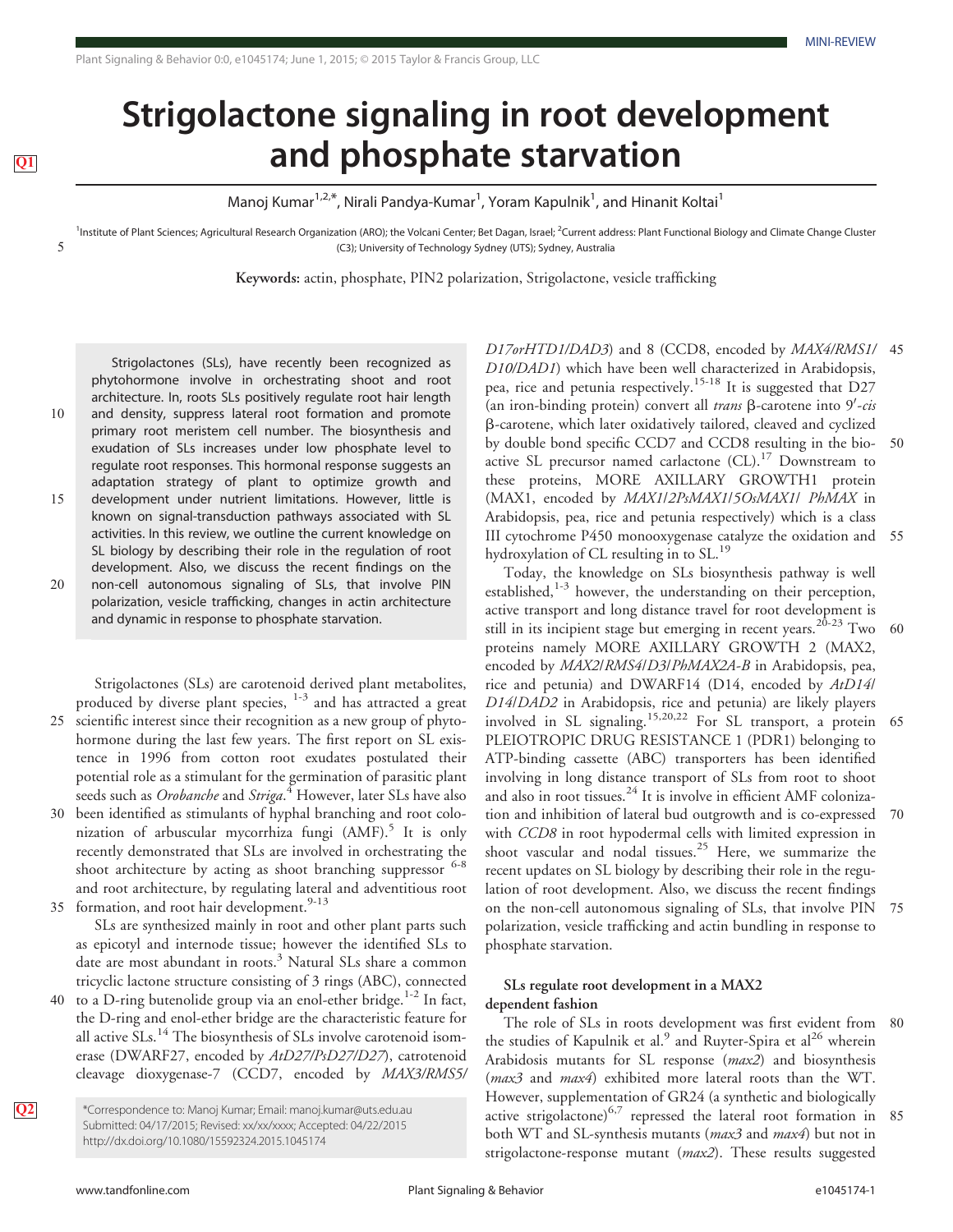that SLs negatively regulate lateral root formation in MAX2 dependent fashion.<sup>9,26</sup> Further, SLs have also been suggested to

- 90 regulate primary root length, root hair length and meristem cell number in a MAX2 dependent manner.<sup>27</sup> Furthermore, the exogenous supplementation of diverse synthetic SLs analogs induced root hair elongation in Arabidopsis in WT and SL-synthesis mutants (max3 and max4) but not in the strigolactone-
- response mutant *max2*, suggesting that the effect of SLs on root hair elongation is mediated by MAX2.9,28

#### SL reception

In SL signaling, MAX2 (a leucine-rich F-box protein) is considered to be a part of SKIP-Cullin-F-box (SCF) ubiqui-

- 100 tin ligase that mediates protein degradation.<sup>29,30</sup> However, D14 belongs to  $\alpha/\beta$ -hydrolase superfamily and play a crucial role in perception of SL, binding and conversion of SLs into bioactive form. $31$  It has recently been suggested that the interaction of D14, MAX2 and D53 (a class I Clp  $ATPase)^{21}$  is
- crucial for SL signaling. When SL bind with D14, it promotes the interaction between D14 and D53 leading to formation of D14-SL-D53 complex that enhances the interaction of D53 with F-box component of the  $SCF<sup>D3/</sup>$ MAX2 complex. This interaction eventually leads to polyubi-
- 110 quitination of D53 protein and subsequent degradation via 26S proteasome pathway. It is further suggested that D53 negatively regulate SL signaling downstream to D14 and D3/ MAX2 by allowing transcriptional activity of FC1 transcriptional factor in rice which inhibits shoot branching in
- 115 rice.<sup>21,22,32</sup> Moreover, it is also suggested that SL, in a MAX2-dependent way, induces the proteasome mediated degradation of D14. Hence, SL may limit their own signaling as a result of a regulatory negative feedback circuit on their own perception.<sup>33</sup>

## 120 SLs signaling act in non-cell-autonomous manner in root development

It has recently been demonstrated that epidermis play a crucial role in SL mediated regulation of root architecture. The expression of MAX2 under SCARECROW (SCR) promoter, which is

- 125 expressed mainly in root epidermis and quiescence center  $34$  is sufficient for GR24 sensitivity in roots for lateral root formation, meristem size and root-hair elongation.<sup>27</sup> Being regulation of root hair elongation takes place in epidermis, thus the sufficiency of endodermal expression of SL signaling to regulate root hair
- 130 elongation supports the view that SLs also act in non-cell-autonomous manner. Further, restoration of SL sensitivity in max2-1 mutants by expressing MAX2 under xylem-specific promoter NST3 for the development of adventitious root from pericycle cells in Arabidopsis suggests SL signaling acted in short-range,
- 135 non-cell-autonomous manner.<sup>35</sup> However, MAX2 expression under different tissue-specific promoters (such as WOX4, SCR and APL promoters specific for pro-cambium, starch sheath and phloem tissue respectively) in *max2-1* mutants suggests that SL act in a cell-autonomous manner in the regulation of shoot sec-140 ondary growth.<sup>35</sup>

## SL-associated root development involve changes in auxin efflux, PINs polarization, vesicle trafficking and actin bundling

So far, it has been suggested that under optimal conditions SL regulates the roots architecture by repressing lateral root formation, suppressing adventitious root formation and promoting 145 root hair elongation.<sup>9,26,35</sup> Elongation of the root hair tip is affected by auxin transport in the epidermal cell layer containing the hair cells and flanking non-hair cells, including in the root elongation zone.<sup>36</sup> Recently, Pandya Kumar et al.<sup>12</sup> provide better insights on the mechanism of SL's mediated root hair elonga- 150 tion and associated auxin transport in epidermal cells of primary root elongation zone. In this study, SLs (G24) treatment resulted in greater root hair elongation, PIN2-GFP signal, PIN2 polarity without affecting AUX1 polarity in apical PM of the epidermal cells of primary root elongation zone together with the higher 155 PIN2 gene expression in WT but not in *max2-1*. These results suggest that SL affect the auxin flux and trafficking pathway via PIN2 polar localization only and is not associated with AUX1 polar localization in promoting root hair elongation. Further, SL possibly may use SHY2 as a molecular switch in reducing PINs 160 level in plasma membranes that affect auxin homeostasis, in determining meristem size and promoting lateral root development.27,37

Apparently, polar position of PINs in the plasma membrane (PM) is vital in determining the direction of auxin flux.<sup>38</sup> PINs  $165$ proteins undergo constitutive cycling between the PM and the endosomes. This dynamic vesicle trafficking that largely determines the PIN's PM polarization<sup>39</sup> is highly sensitive to Brefeldin A (BFA). Pandya Kumar et al.<sup>12</sup> demonstrated a high number of PIN2-containing BFA bodies per cell and endosomal movement 170 velocity in epidermal cells of primary root elongation zone with GR24 treatment in WT but not in *max2-1* signifying that SLs induces PIN2 endocytosis in a MAX2-dependent manner in enhancing root hair elongation. Further, this study signifies that SLs alter actin architecture by reducing actin filament bundling but 175 increasing F-actin dynamics that results in higher PIN2 localization in PM of epidermal cells in a MAX2-dependent manner thus promote root hair elongation. These findings were further supported by examining the effect of SL and auxin (IAA, Indole acetic acid) in mutants of ACTIN2 (der1), PIN2 (eir1) and PIN-trafficking- 180 associated protein TRANSPORT INHIBITOR RESISTANT 3 ( $tir3$ ). Higher sensitivity of all the tested mutants to IAA but  $eir1$ mutants to GR24 treatments for root hair elongation compared to WT confirmed that GR24, unlike auxin utilize at least in part *via* vesicle trafficking associated with actin filament bundling for root 185 hair elongation. F-actin has been shown to play a key role in vesicle trafficking in the cells, including vesicles that are involved in PIN recycling in PM of epidermal and cortical cells in roots.<sup>39,40</sup>

Therefore, it could be that although strigolactones are perceived in only certain cells (e.g., root endodermis), the progres- 190 sion of their signal to distinct cells and tissues (e.g., epidermis or pericycle cells in the root) mainly occurs through auxin. As a result, in the root, the initial signal from strigolactone to change auxin transport may lead to a regulatory circuit between polar auxin transport and actin organization and auxin-positive regula- 195 tion of its own transport. $41$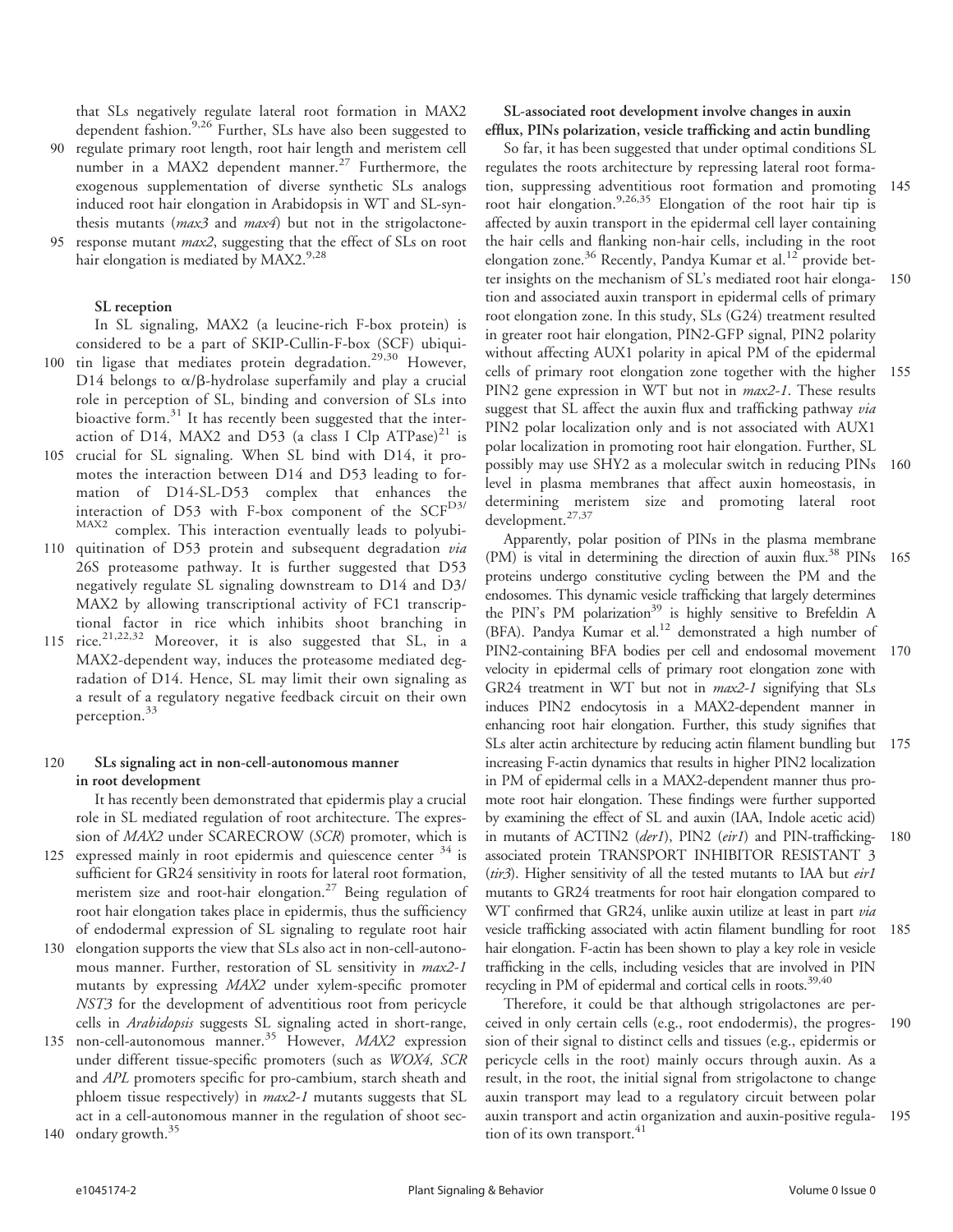### Strigolactone signaling in phosphate starvation

deficiency is vital. Phosphorus (Pi) is a building block for many 200 essential molecules, involves in diverse metabolic process in plants and is the most limiting nutrient for plant growth. In coping with low Pi availability, plants increases the roots absorptive surface area by altering their root system architecture by increasing root-to-shoot ratio, lateral root (LR) formation, root hair

The plasticity of root development in response to nutrient

- 205 length and density and decreasing primary root length, as an acclimation strategy (see reviews 42-44 and references therein). There are accumulating evidences confirming auxin as a major determinant in establishing LR primordium and the emergence of LR in the response of root system architecture to Pi depriva-
- 210 tion (see reviews  $45-47$ ).

An elevated level of SL in root and root exudates under low Pi conditions has been suggested as an adaptive response contributing to increased mycorrhizal colonization and nodulation.<sup>2</sup> Also, SLs were shown to be involved in shoot architecture under Pi

- 215 deficiency.<sup>7,44</sup> Moreover, Mayzlish-Gati et al.<sup>48</sup> suggested that Strigolactones (SLs) regulate root hair elongation and lateral root formation under low Pi condition (48 h post germination) in Arabidopsis in a MAX2 dependent manner and by promoting transcriptional induction of auxin receptor TIR1 and several
- 220 phosphate-starvation induced genes [PSI such as ACP5 (alkaline phosphatase), IPS1 (induced by phosphate starvation1) and PHO2 (phosphate 2) and phosphate-transporter (PHT1)]. These results relating to TIR1 expression are in agreement to those of Perez-Torres et al.<sup>49</sup> that demonstrated that TIR1induction
- 225 under Pi starvation accelerate the degradation of transcriptional repressors called AUX/IAA proteins through the action of ubiquitin protein ligase SCF<sup>TIR1</sup>, and thereby allow auxin response transcription (ARFs) to regulate genes involved in LR formation and emergence.
- 230 Recently, Kumar et al. $^{13}$  reported that SL signaling under low Pi condition (at least during early developmental stage, 48 hpg) transmits in a MAX2 dependent manner,<sup>48</sup> also involve regulation of PIN2 polar localization in PM and actin bundling and dynamics in Arabidopsis. In Kumar et al.<sup>13</sup> studies, Arabidopsis
- 235 seedlings under low Pi condition showed reduced PIN2 trafficking and polarization in the PM (similar to the results presented for PIN2 and 7 in Gonzalez-Mendoza et al.<sup>50</sup>), decreased ARA7labeled endosome trafficking, and increased actin filament bundling in root cells of WT. The max4-1, but not max2-1, with
- 240 supplementation of synthetic SL (GR24) exhibited depletion of PIN2 from the PM under low-Pi conditions. Only minor changes in PIN2 expression were detected under low- compared with high-Pi conditions in both WT and max2-1. This suggests that the reduction in PIN2 PM polarity is not a result of changes
- 245 in PIN2 gene expression under low Pi conditions but rather mainly due to changes in PIN2 trafficking under these conditions. Together, these results suggest that SLs are necessary for depletion of PIN2 proteins from the PM of epidermal root cells, and that this depletion is associated with the response to low-Pi
- 250 conditions in terms of increased root-hair density. Similarly, Sun

et al.<sup>51</sup> reported that SLs regulate the development of rice roots in a MAX2 dependent manner by down regulating most of PIN family genes such as PIN1, PIN5, PIN9 and PIN10 under Nand Pi- deficient conditions.

Being, PINs polar localization in PM is primarily determined 255 by the constitutive trafficking of PIN vesicles between the PM and endosomes which requires F-actin bundling.<sup>40</sup> Kumar et al.13 studied this and observed a significant reduction in the accumulation of BFA bodies, reduced movement of ARA7 labeled endosomes and increased actin bundling under low Pi 260 condition in WT but not in max2-1. In addition, mutants for MAX2, MAX4, PIN2 and TIR3 (required for polar auxin transport) and one ACTIN2 mutant line had a reduced response (in term of root hair density) to low Pi compared with the wild type (WT). This reduced response was restored by auxin (for all 265 mutants) and GR24 (for all mutants except max2-1). Together, these findings implicate that increased F-actin bundling, and reduced PIN2 levels in the PM are part of an active plant response to low-Pi conditions wherein SLs regulate these cellular responses via MAX2 signaling at the early stages of development 270 leading to disturbances in auxin flux. Gonzalez-Mendoza et al.<sup>50</sup> also suggested that reduced expression of APSR1 (Altered Phosphate Starvation Response 1 transcription factor) negatively regulate PIN7 proteins resulting in long root hairs and reduced primary root length under Pi depleted condition in Arabidopsis. 275

#### Concluding remarks

The accumulating evidences suggest that in roots SLs execute their regulation on plant development through a close cross-talk with auxin. At least in the case of root response to conditions of Pi deficiency by increasing root hair density, SLs probably act in 280 more than one way to manipulate auxin. By depletion of PIN2 from the plasma membrane they dampen auxin transport,<sup>13</sup> and at the same time they induce expression of TIR1 and thus auxin perception.<sup>48</sup> As a consequence, alterations in root development probably occur such as reduced root elongation, and increased 285 root hair density, both are distinctive root responses to low Pi conditions. However, SL signaling is probably integrated in roots with those of additional hormones than auxin (e.g., cytokinin, ethylene), which are involved in determination of root development and responses. Together these hormones probably create a 290 carefully coordinated network for regulation of plant growth and its response to adverse growth conditions.

#### Disclosure of Potential Conflicts of Interest

No potential conflicts of interest were disclosed.

### Funding 295

The authors MK and NPK acknowledge the support of Agriculture Research Organization (ARO), Postdoctoral Fellowships Program through the year 2012–2014.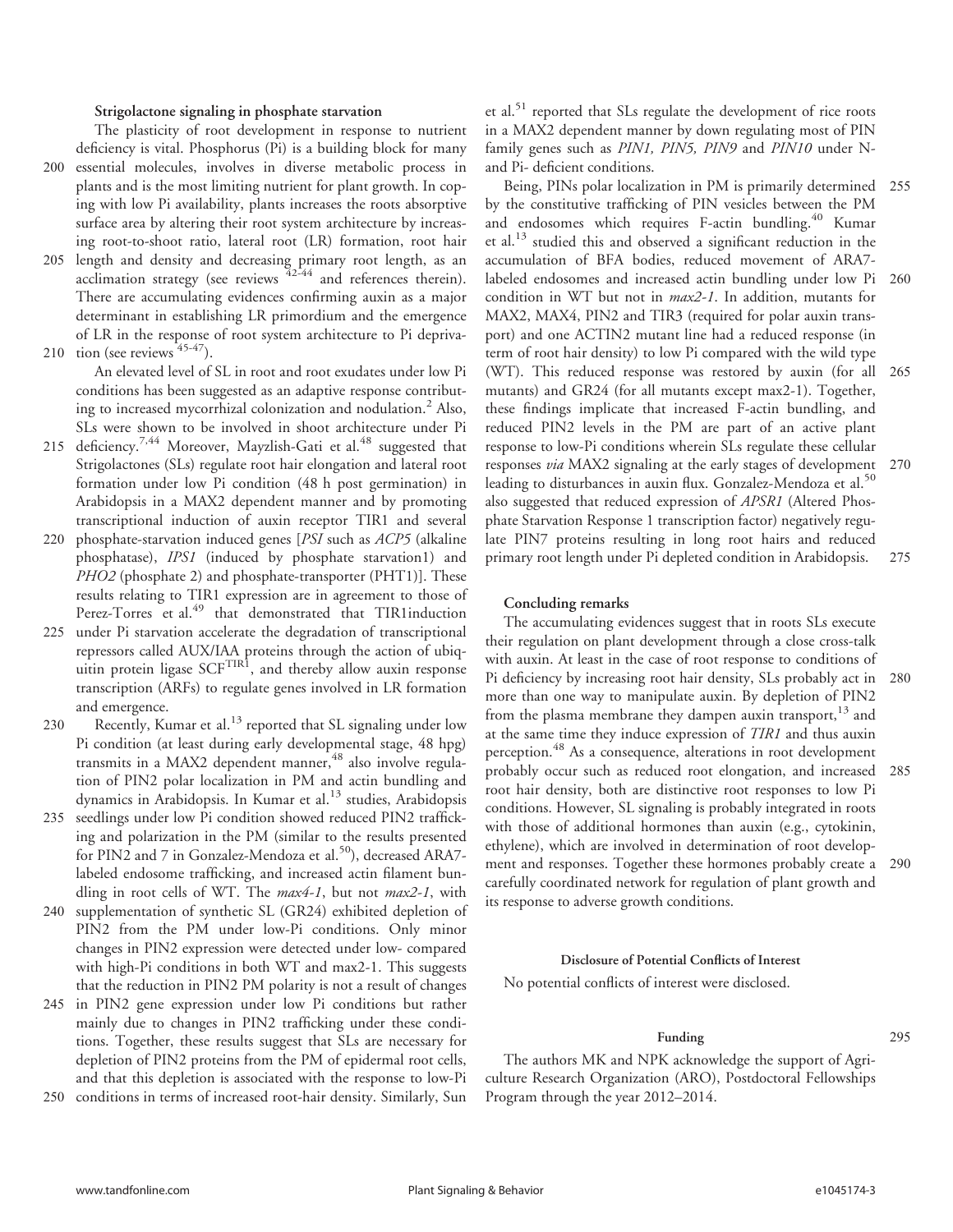#### References

- 300 1. Al-Babili S, Bouwmeester HJ. Strigolactones a novel carotenoid-derived plant hormone. Annu Rev Plant Biol 2015; 66:161-86; PMID:25621512; http://dx.doi. Q3 org/10.1146/annurev-arplant-043014-114759
	- 2. Xie X, Yoneyama K, Yoneyama K. The strigolactone 305 story. Annu Rev Phytopathol 2010; 48:93-117; PMID:20687831; http://dx.doi.org/10.1146/annurevphyto-073009-114453
		- 3. Yoneyama K, Kisugi T, Xie X, Yoneyama K. Chemistry of strigolactones: why and how do plants produce so
	- 310 many strigolactones? In: Molecular Microbial Ecology of the Rhizosphere, 2013; de Bruijn FJ (ed), John Wiley & Sons, Inc., Hoboken, NJ, USA. 4. Cook CE, Whichard LP, Turner B, Wall ME, Egley
	- GH. Germination of witchweed (Striga lutea Lour.): 315 isolation and properties of a potent stimulant. Science 1966; 154:1189-90; PMID:17780042; http://dx.doi. org/10.1126/science.154.3753.1189
	- 5. Akiyama K, Matsuzaki K, Hayashi H. Plant sesquiterpenes induce hyphal branching in arbuscular mycorrhizal 320 fungi. Nature 2005; 435:824-27; PMID:15944706;
		- http://dx.doi.org/10.1038/nature03608 6. Gomez-Roldan V, Fermas S, Brewer PB, Puech-Pages V, Dun EA, Pillot JP, Letisse F, Matusova R, Danoun S, Por-
	- tais JC, et al. Strigolactone inhibition of shoot branching. 325 Nature 2008; 455:189-94; PMID:18690209; http://dx. doi.org/10.1038/nature07271
	- 7. Umehara M, Hanada A, Yoshida S, Akiyama K, Arite T, Takeda-Kamiya N, Magome H, Kamiya Y, Shirasu K, Yoneyama K, et al. Inhibition of shoot branching by 330 new terpenoid plant hormones. Nature 2008; 455:195- 200; PMID:18690207; http://dx.doi.org/10.1038/
	- nature07272 8. Waldie T, McCulloch H, Leyser O. Strigolactones and the control of plant development: lessons from shoot branch-335 ing. Plant J 2014; 79:607-22; PMID:24612082; http://dx. doi.org/10.1111/tpj.12488
	- 9. Kapulnik Y, Delaux P-M, Resnick N, Mayzlish-Gati E, Wininger S, Bhattacharya C, Sejalon-Delmas N, Combier J-P, Becard G, Belausov E, et al. Strigolac-340 tones affect lateral root formation and root-hair elongation in Arabidopsis. Planta 2011a; 233:209-16; http:// dx.doi.org/10.1007/s00425-010-1310-y
	- 10. Kapulnik Y, Resnick N, Mayzlish-Gati E, Kaplan Y, Wininger S, Hershenhorn J, Koltai H. Strigolactones 345 interact with ethylene and auxin in regulating root-hair elongation in Arabidopsis. J Exp Bot 2011b; 62:2915-
	- 24; http://dx.doi.org/10.1093/jxb/erq464 11. Koltai H, Beveridge CA. Strigolactones and the coordinated development of shoot and root. In: Long-Dis-350 tance Systemic Signaling and Communication in Plants Signaling and Communication in Plants. Baluska F (ed). Springer Verlag, 2014; Vol 19, pp 189-
	- 12. Pandya-Kumar N, Shema R, Kumar M, Mayzlish-Gati 355 E, Levy D, Zemach H, Belausov E, Wininger S, Abu-Abied M, Kapulnik Y, et al. Strigolactone analog GR24 triggers changes in PIN2 polarity, vesicle trafficking and actin filament architecture. New Phytol 2014; 202:1184-96; PMID:24571327; http://dx.doi. 360 org/10.1111/nph.12744
- 13. Kumar M, Pandya-Kumar N, Dam A, Haor H, Mayzlish-Gati E, Belausov E, Wininger S, Abu-Abied M, McErlean CSP, Bromhead LJ, et al. Arabidopsis response to low-phosphate conditions includes active 365 changes in actin filaments and PIN2 polarization and is Q5 dependent on strigolactone signalling J Exp Bot 2015
	- 14. Zwanenburg, B, Mwakaboko AS, Reizelman A, Anilkumar G, Sethumadhavan D. Structure and function of natural and synthetic signalling molecules in parasitic 370 weed germination. Pest Manag Sci 2009; 65:478-91;
	- PMID:19222046; http://dx.doi.org/10.1002/ps.1706 15. Ruyter-Spira C, Al-Babili S, van der Krol S, Bouwmeester H. The biology of strigolactones. Trends Plant Sci 2013;18:72-83; PMID:23182342; http://dx.doi. 375 org/10.1016/j.tplants.2012.10.003
	-
- 16. Lin H, Wang R, Qian Q, Yan M, Meng X, Fu Z, Yan C, Jiang B, Su Z, Li J et al. DWARF27, an iron-containing protein required for the biosynthesis of strigolactones, regulates rice tiller bud outgrowth. Plant Cell 2009; 21:1512-25; PMID:19470589; http://dx.doi. org/10.1105/tpc.109.065987
- 17. Alder A, Jamil M, Marzorati M, Bruno M, Vermathen M, Bigler P, Ghisla S, Bouwmeester H, Beyer P, Al-Babili S. The path from b-carotene to carlactone, a strigolactone-like plant hormone. Science 2012; 335:1348-51; PMID:22422982; http://dx.doi.org/ 10.1126/science.1218094
- 18. Waters MT, Brewer PB, Bussell JD, Smith SM, Beveridge CA. The Arabidopsis ortholog of rice DWARF27 acts upstream of MAX1 in the control of plant development by strigolactones. Plant Physiol 2012; 159:1073- 85; PMID:22623516; http://dx.doi.org/10.1104/pp. 112.196253
- 19. Zhang Y, van Dijk ADJ, Scaffidi A, Flematti GR, Hofmann M, Charnikhova T, Verstappen F, Hepworth J et al. Rice cytochrome P450 MAX1 homologs catalyze distinct steps in strigolactone biosynthesis Nat Chem Biol 2014; 10:1028-33; PMID:25344813; http://dx. doi.org/10.1038/nchembio.1660
- 20. de Saint Germain A, Bonhomme S, Boyer FD, Rameau C. Novel insights into strigolactone distribution and signalling. Curr Opin Plant Biol 2013; 16:583-9; PMID:23830996; http://dx.doi.org/10.1016/j.pbi.2013. 06.007
- 21. Jiang L, Liu X, Xiong G, Liu H, Chen F, Wang L, Meng X, Liu G, Yu H, Yuan Y, et al. DWARF 53 acts as a repressor of strigolactone signalling in rice. Nature 2013; 504:401-5; http://dx.doi.org/10.1038/nature12870
- Zhou F, Lin Q, Zhu L, Ren Y, Zhou K, Shabek N, Wu F, Mao H, Dong W, Gan L, et al. D14-SCFD3-dependent degradation of D53 regulates strigolactone signalling. Nature 2013; 504:406-10; PMID:24336215; http://dx.doi.org/10.1038/nature12878
- 23. Koltai, H. Receptors, repressors, PINs: A playground for strigolactone signalling. Trends Plant Sci 2014; 19:727-33; PMID:25037847; http://dx.doi.org/ 10.1016/j.tplants.2014.06.008
- 24. Kretzschmar T, Kohlen W, Sasse J, Borghi L, Schlegel M, Bachelier JB, Reinhardt D, Bours R, Bouwmeester HJ, Martinoia E. A petunia ABC protein controls strigolactone-dependent symbiotic signalling and branching. Nature 2012; 483:341-4; PMID:22398443; http://dx.doi.org/10.1038/nature10873
- 25. Sasse J, Simon S, Gubeli C, Liu G-W, Cheng X, Friml J, Bouwmeester H, Martinoia E, Borghi L Asymmetric localizations of the ABC transporter PaPDR1 trace paths of directional strigolactone transport. Curr Biol 2015; 25:647-55; PMID:25683808; http://dx.doi.org/ 10.1016/j.cub.2015.01.015
- 26. Ruyter-Spira C, Kohlen W, Charnikhova T, van Zeijl A, van Bezouwen L, de Ruijter N, Cardoso C, Lopez-Raez JA, Matusova R, Bours R, et al. Physiological effects of the synthetic strigolactone analog GR24 on root system architecture in Arabidopsis: another belowground role for strigolactones? Plant Physiol 2011; 155:721-34; PMID:21119044; http://dx.doi.org/ 10.1104/pp.110.166645
- Koren D, Resnick N, Mayzlish-Gati E, Belausov E, Weininger S, Kapulnik Y, Koltai H. Strigolactone signaling in the endodermis is sufficient to restore root responses and involves SHORT HYPOCOTYL 2 (SHY2) activity. New Phytol 2013; 198:866-74;  $http://dx.doi.org/10.1111/nph.$ 12189
- 28. Cohen M, Prandi C, Occhiato EG, Tabasso S, Wininger S, Resnick N, Steinberger Y, Koltai H, Kapulnik Y. Structure-function relations of strigolactone analogs: activity as plant hormones and plant interactions. Mol Plant 2013; 6:141-52; PMID:23220943; http://dx.doi.org/10.1093/mp/ sss134
- 29. Stirnberg P, Furner IJ, Leyser HMO. MAX2 participates in an SCF complex which acts locally at the node

to suppress shoot branching. Plant J 2007; 50:80-94; PMID:17346265; http://dx.doi.org/10.1111/j.1365- 313X.2007.03032.x

- 30. Moon J, Parry G, Estelle M. The ubiquitin–proteasome pathway and plant development. Plant Cell 2004; 16:3181-95; PMID:15579807; http://dx.doi.org/ 10.1105/tpc.104.161220
- 31. Hamiaux C, Drummond RS, Janssen BJ, Ledger SE, Cooney JM, Newcomb RD, Snowden KC. DAD2 is an a/b hydrolase likely to be involved in the perception of the plant branching hormone, strigolactone. Curr Biol 2012; 22:2032-6; PMID:22959345; http://dx.doi. org/10.1016/j.cub.2012.08.007
- Kong X, Zhang M, Ding Z. Unfolding the mysteries of strigolactone signalling. Mol Plant 2014; 7:934-6; PMID:24623790; http://dx.doi.org/10.1093/mp/ssu021
- 33. Chevalier F, Nieminen K, Sánchez-Ferrero JC, Rodríguez ML, Chagoyen M, Hardtke CS, Cubas P. Strigolactone promotes degradation of DWARF14, an a/b hydrolase essential for strigolactone signaling in Arabidopsis. Plant Cell 2014; 26:1134-50; PMID:24610723; http://dx.doi.org/10.1105/tpc.114. 122903
- 34. Sabatini S, Heidstra R, Wildwater M, Scheres B. SCARECROW is involved in positioning the stem cell niche in the Arabidopsis root meristem. Gene Dev 2013; 17:354-8; http://dx.doi.org/10.1101/gad.252503
- Agusti J, Herold S, Schwarz M, Sanchez P, Ljung K, Dun EA, Brewer PB, Beveridge CA, Sieberer T, Sehr EM, et al. Strigolactone signaling is required for auxindependent stimulation of secondary growth in plants. Proc Natl Acad Sci USA 2011; 108:20242-7;<br>PMID:22123958; http://dx.doi.org/10.1073/pnas. http://dx.doi.org/10.1073/pnas. 1111902108
- 36. Perilli S, Di Mambro R, Sabatini S. Growth and development of the root apical meristem. Curr Opin Plant Biol 2012; 15:17-23; PMID:22079783; http://dx.doi. org/10.1016/j.pbi.2011.10.006
- 37. Jones AR, Kramer EM, Knox K, Swarup R, Bennett MJ, Lazarus CM, Leyser HMO, Grierson CS. Auxin transport through non-hair cells sustains root-hair development. Nat Cell Biol 2009; 11:78- 84; PMID:19079245; http://dx.doi.org/10.1038/ ncb1815
- 38. Wisniewska J, Xu J, Seifertova D, Brewer PB, Ruzicka K, Blilou I, Rouquie D, Benkova E, Scheres B, Friml J. Polar PIN localization directs auxin flow in plants. Science 2006; 312:883; PMID:16601151; http://dx.doi. org/10.1126/science.1121356
- 39. Geldner N, Friml J, Stierhof YD, Jurgens G, Palme K. Auxin transport inhibitors block PIN1 cycling and vesicle trafficking. Nature 2001; 413:425-8; PMID:11574889; http://dx.doi.org/10.1038/35096571
- 40. Nagawa S, Xu T, Lin D, Dhonukshe P, Zhang X, Friml J, Scheres B, Fu Y, Yang Z. ROP GTPasedependent actin microfilaments promote PIN1 polarization by localized inhibition of clathrindependent endocytosis. PLoS Biol 2012; 10: e1001299; PMID:22509133; http://dx.doi.org/ 10.1371/journal.pbio.1001299
- 41. Nick P, Han MJ, An G. Auxin stimulates its own transport by shaping actin filaments. Plant Physiol 2009; 151:155-67; PMID:19633235; http://dx.doi.org/ 10.1104/pp.109.140111
- 42. Peret B, Clement M, Nussaume L, Desnos T. Root developmental adaptation to phosphate starvation: better safe than sorry. Trends Plant Sci 2011; 16:442-50; PMID:21684794; http://dx.doi.org/10.1016/j.tplants. 2011.05.006
- 43. Chiou TJ, Lin SI. Signaling network in sensing phosphate availability in plants. Ann Rev Plant Biol 2011; http://dx.doi.org/10.1146/annurevarplant-042110-103849
- 44. Czarnecki O, Yang J, Weston DJ, Tuskan GA, Chen JG. A dual role of strigolactones in phosphate acquisition and utilization in plants. Int J Mol Sci 2013; 14:7681-701; PMID:23612324; http://dx.doi.org/ 10.3390/ijms14047681

 $\overline{Q4}$